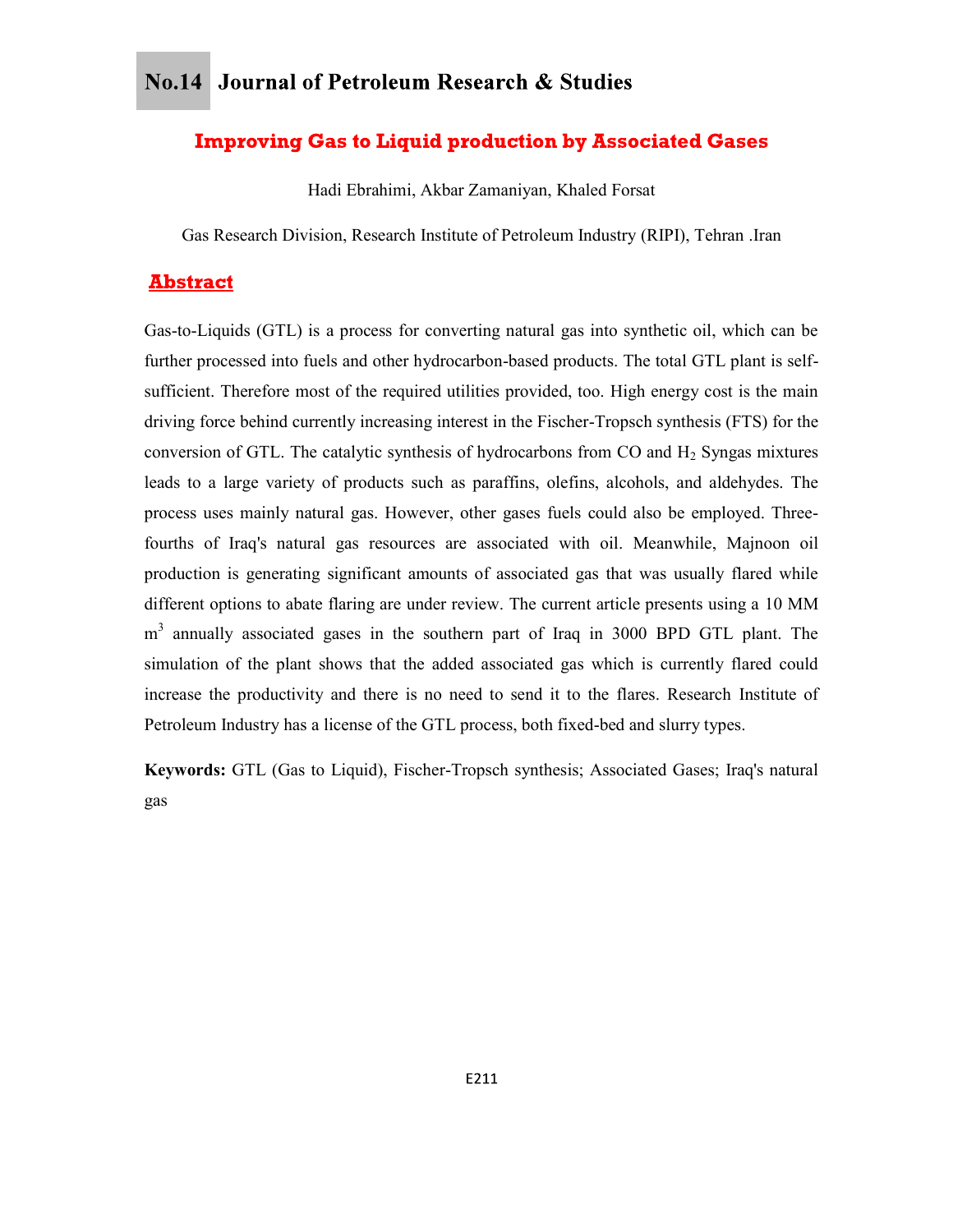## 1-Introduction

In the face of increasing oil prices and decreasing oil reserves, alternative routes for production of liquid fuels attract considerable attention in research and industrial application. Fischer-Tropsch synthesis (FTS) offers the possibility of the conversion of synthesis gas to a mixture of linear hydrocarbons. Fuels produced with FTS are of a high quality due to a very low aromaticity and near zero sulfur content. New and stringent regulations may promote replacement or blending of conventional fuels by sulfur and aromatic-free FTS products. Various types of reactors (fixed-bed, fluidized-bed, ebulliating-bed and slurry-phase) differ with respect to the most suitable particle size of the catalyst used. The range of catalyst sizes reflects the tradeoff between the desires to provide high catalyst utilization and maintain a manageable pressure drop across the reactor. If a fixed-bed mode of operation is envisaged, the FT catalyst will generally consist of particles with a few millimeters in size for reasons of pressure drop and heat transfer. Table 1 shows a brief history of commercial Fischer-Tropsch synthesis.

| Year      | <b>Description</b>                                                                                                                        |
|-----------|-------------------------------------------------------------------------------------------------------------------------------------------|
| 1902      | Methanation reaction with Syngas over Ni catalyst.<br>$\blacksquare$                                                                      |
| 1923      | Franz Fischer & Hans Tropsch reported hydrocarbon synthesis at<br>п<br>higher pressure using Co, Fe Ru catalysts.                         |
| 1936      | 4 FT Plants commissioned in Germany<br>$\blacksquare$                                                                                     |
| 1950      | Hydrocol plant operated for sometime based on Fixed Fluidized Bed<br>п<br>rector with Fe-K catalyst, Cap. 5000 bpd at Brownsville, Texas. |
| 1950-1953 | In Germany, Koelbel set up 1.5 m dia. slurry phase reactor at<br>п<br>Rheinpreussen and operated it successfully                          |
| 1955      | German plants were shut down after brief operation using petroleum<br>residue. Interest in FTS declined worldwide, when oil deposits were |

### Table (1) Brief history of commercial Fischer-Tropsch synthesis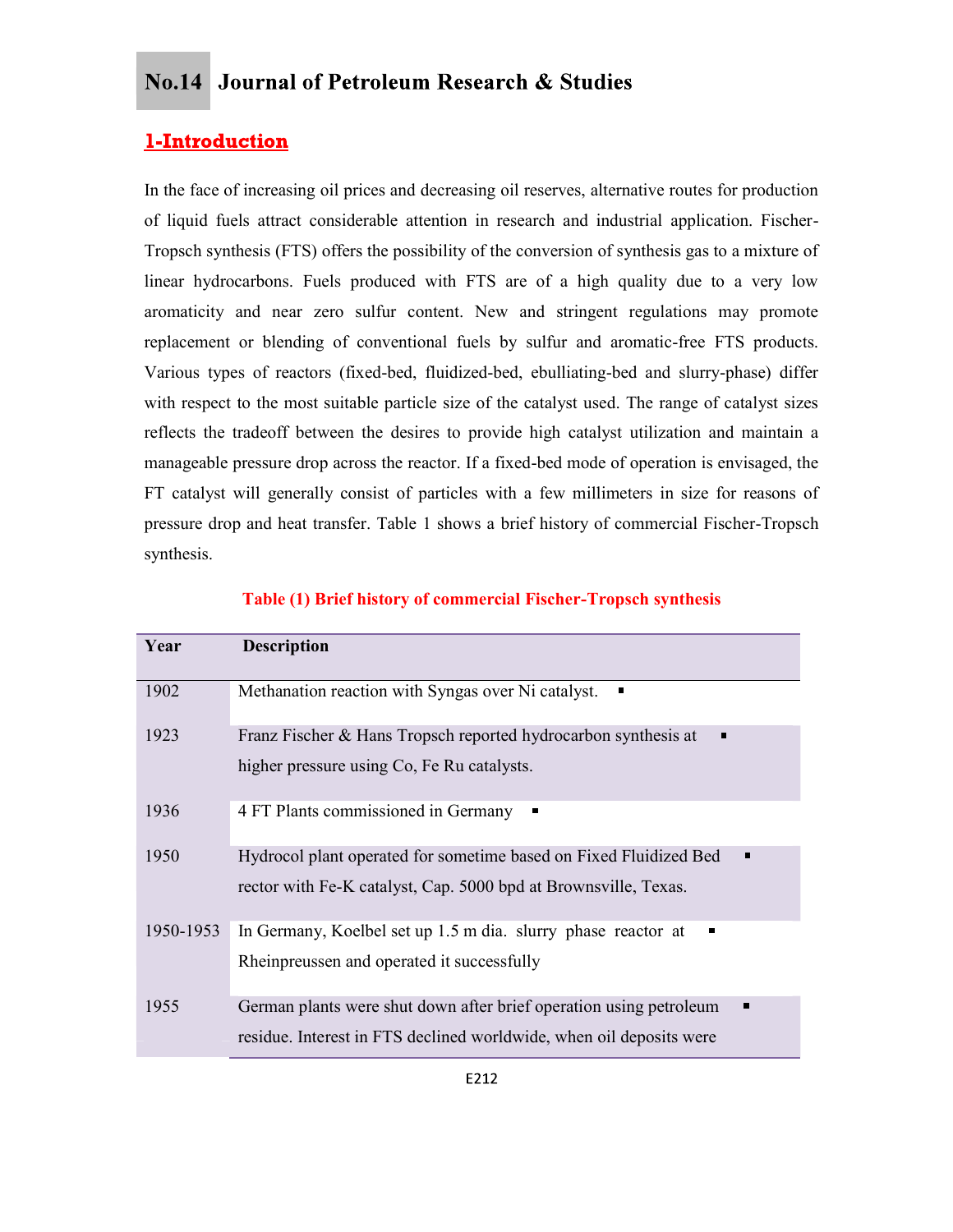| discovered in abundance in the Middle East.<br>Renewed interest in FTS due to increased oil prices and fear of oil<br>1970-1980<br>$\blacksquare$<br>shortage<br>1990s<br>Further revival of FTS or GTL due to discoveries of huge stranded<br>natural gas reserves and requirement for clean fuels.<br>First natural gas based plant (Mossgas) set up in S.Africa, based on<br>1992<br>ш<br>Sasol's Synthol reactor.<br>Shell Middle Distillate Synthesis (SMDS) plant (12,500 bpd) was set<br>1993<br>up in Malaysia (natural gas based) using TFB reactor and Co catalyst.<br>Worldwide environmental legislation requiring ultra low sulphur and<br>2000 |
|--------------------------------------------------------------------------------------------------------------------------------------------------------------------------------------------------------------------------------------------------------------------------------------------------------------------------------------------------------------------------------------------------------------------------------------------------------------------------------------------------------------------------------------------------------------------------------------------------------------------------------------------------------------|
|                                                                                                                                                                                                                                                                                                                                                                                                                                                                                                                                                                                                                                                              |
|                                                                                                                                                                                                                                                                                                                                                                                                                                                                                                                                                                                                                                                              |
|                                                                                                                                                                                                                                                                                                                                                                                                                                                                                                                                                                                                                                                              |
|                                                                                                                                                                                                                                                                                                                                                                                                                                                                                                                                                                                                                                                              |
|                                                                                                                                                                                                                                                                                                                                                                                                                                                                                                                                                                                                                                                              |
|                                                                                                                                                                                                                                                                                                                                                                                                                                                                                                                                                                                                                                                              |
|                                                                                                                                                                                                                                                                                                                                                                                                                                                                                                                                                                                                                                                              |
|                                                                                                                                                                                                                                                                                                                                                                                                                                                                                                                                                                                                                                                              |
|                                                                                                                                                                                                                                                                                                                                                                                                                                                                                                                                                                                                                                                              |
|                                                                                                                                                                                                                                                                                                                                                                                                                                                                                                                                                                                                                                                              |
| aromatic levels in fuel will cost billions in oil refinery upgrading.                                                                                                                                                                                                                                                                                                                                                                                                                                                                                                                                                                                        |
| Design, Engineering and Construction of a Sasol SPD Plant (Cost                                                                                                                                                                                                                                                                                                                                                                                                                                                                                                                                                                                              |
| Effective FT GTL Plant)                                                                                                                                                                                                                                                                                                                                                                                                                                                                                                                                                                                                                                      |
| Engineering break throughs and new advances in catalysis have led to<br>2001<br>cost reductions making the FT process viable.                                                                                                                                                                                                                                                                                                                                                                                                                                                                                                                                |
|                                                                                                                                                                                                                                                                                                                                                                                                                                                                                                                                                                                                                                                              |
| Nearly every major oil company is developing their own F-T<br>2002<br>technology, forming joint ventures, or scrambling to do so.                                                                                                                                                                                                                                                                                                                                                                                                                                                                                                                            |
| Exxon/Mobil and has spent over \$500 MM                                                                                                                                                                                                                                                                                                                                                                                                                                                                                                                                                                                                                      |
|                                                                                                                                                                                                                                                                                                                                                                                                                                                                                                                                                                                                                                                              |
| Chevron formed a joint venture with Sasol ■                                                                                                                                                                                                                                                                                                                                                                                                                                                                                                                                                                                                                  |
| Statoil has formed a joint venture with Mossgas                                                                                                                                                                                                                                                                                                                                                                                                                                                                                                                                                                                                              |
| Conoco built a \$400MM test plant in Oklahoma<br>π                                                                                                                                                                                                                                                                                                                                                                                                                                                                                                                                                                                                           |
| BP completed its pilot/test plant in Alaska                                                                                                                                                                                                                                                                                                                                                                                                                                                                                                                                                                                                                  |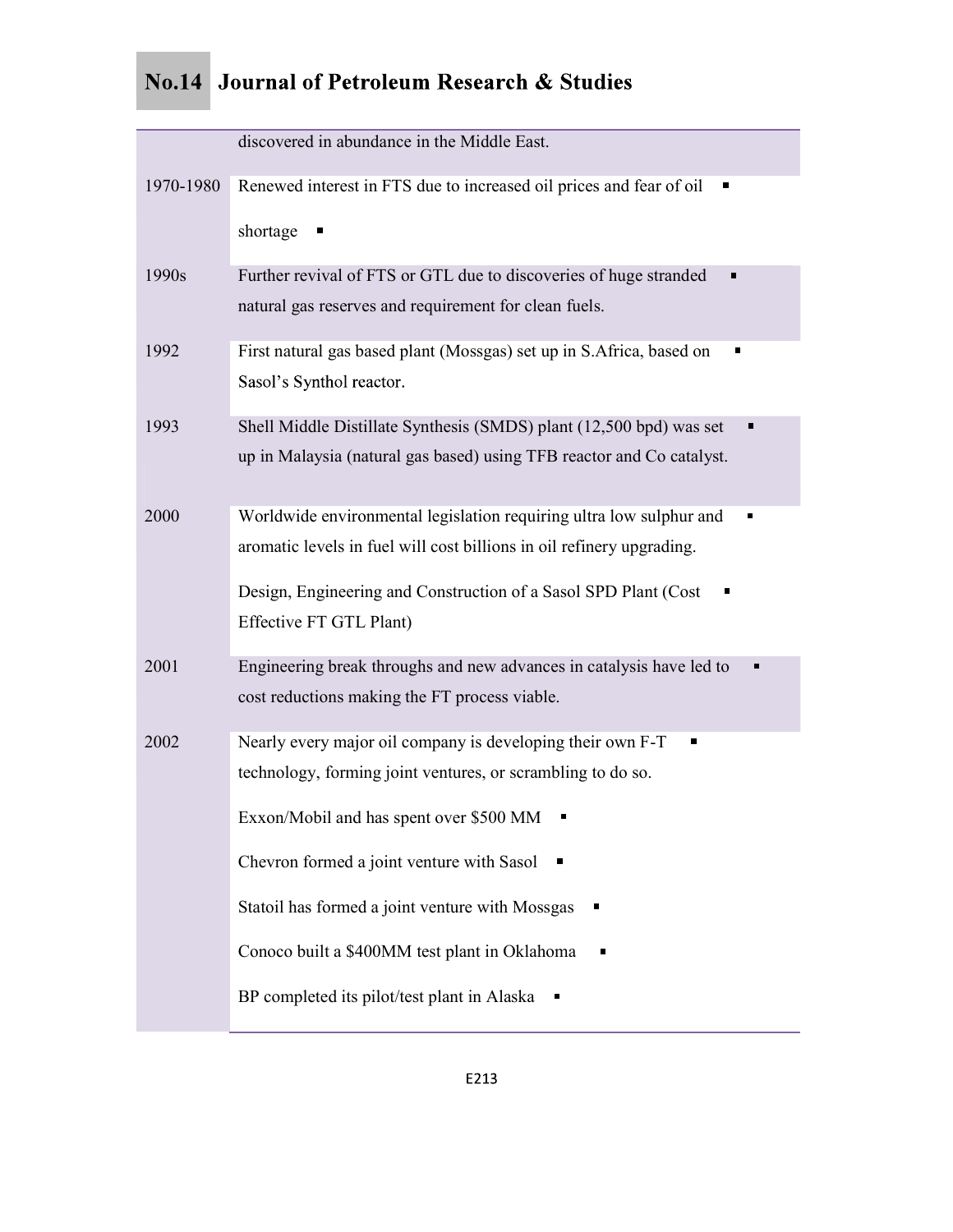|         | Shell has announced 7 new projects<br>п                                   |
|---------|---------------------------------------------------------------------------|
| 2004    | As of July 2004, 50 new Fischer-Tropsch projects have been                |
|         | announced.                                                                |
|         | These projects total over 900,000 BPD capacity                            |
|         | Some of these projects are pilot plants, some are feasibility studies for |
|         | clients, and some have started construction.                              |
| 2005    | These projects include:                                                   |
|         | Chevron/Sasol: 100,000 BPD GTL Qatar                                      |
|         | Shell: 140,000 BPD GTL Qatar                                              |
|         | Conoco/Phillips: 130,000 BPD GTL Qatar                                    |
|         | Exxon-Mobil: 150,000 BPD GTL Qatar                                        |
|         | Chevron/Sasol: 33,000 BPD GTL Nigeria                                     |
|         | Shell: 6 projects worldwide with 72,000 BPD each<br>П                     |
|         | Sasol 2:80,000 BPD CTL China                                              |
|         | Shell 70,000 BPD CTL China                                                |
| 2007    | Sasol, 35,000 bbl/d GTL Plant Qatar (two additional 35,000 bbl/d<br>Ξ     |
|         | expansions planned)                                                       |
| 2008-10 | Shell Oil 140,000 bbl/d GTL Plant Qatar                                   |
| 2014-   | RIPI-GTL: 3000 BPL Gheshm/Iran (Under construction)<br>П                  |
| Present |                                                                           |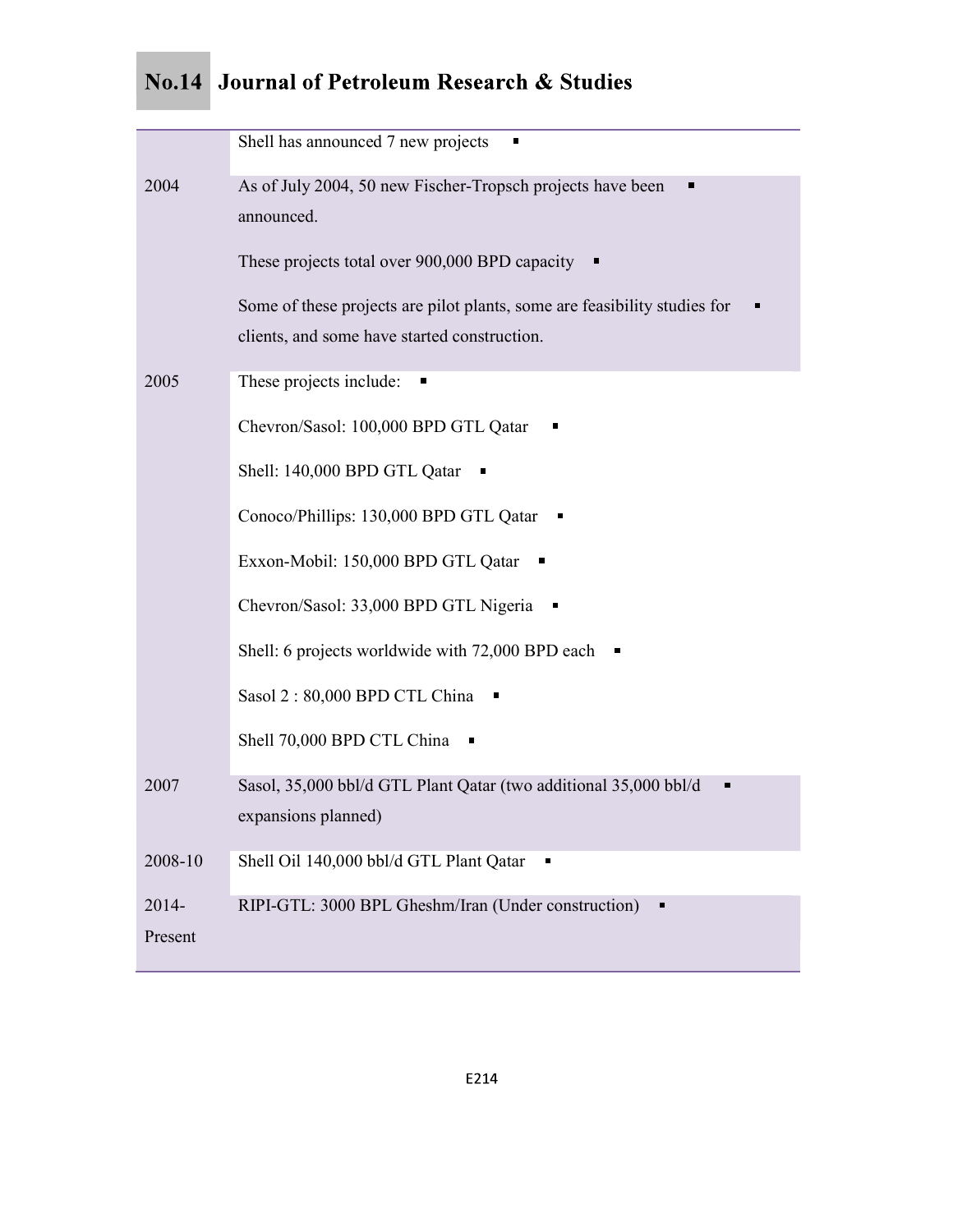Gas-to-Liquids is a process for converting natural gas into synthetic oil, which can be further processed into fuels and other hydrocarbon-based products. In the simplest of terms, the GTL process tears natural gas molecules apart and reassembles them into longer chain molecules, like those that comprise crude oil. The technology used is based on the Fischer-Tropsch synthesis. Nowadays GTL mostly refers to gas conversion, which results in an extremely pure synthetic crude oil that is virtually free of contaminants such as sulphur, aromatics and metals. This synthetic crude can be refined into products such as diesel fuel, naphtha, wax and other liquid petroleum or specialty products. **1. GTL- Process**<br>
Gas-to-Liquids is a process for converting natural gas into synthetic oil, which can be further<br>
processed into fuels and other hydrocarbon-based products. In the simplest of terms, the GTL<br>
process tear

The Fischer-Tropsch Synthesis Unit is the heart of GTL Plant where long chain molecules are formed. The Fischer-Tropsch Synthesis includes several Fixed Bed Fischer-Tropsch (FT) Multi synthesis gas is converted to the various hydrocarbon products, mainly from  $C_1$  to  $C_{30}$ . The FT products usually include LPG, Naphtha, Kerosene, Diesel, Lube Oil and Wax.

The unconverted synthesis gas and FT Tail Gas leaves the unit and is routed to Tail Gas Recovery (TGR) Unit, and after condensate recovery, it is recycled to the Reformer. Also the FT products will be routed to Product Degassing and Distillation Unit for further separations and purifications.

Since the FT reactions are highly exothermal, therefore the released heat of reaction could be utilized in a waste heat recovery system for the purpose of MP steam generation.

Considering that separation of the Oily Water from the other FT products takes place through thermal separation, inter-stage cooling is used. An overview of the GTL process is shown below.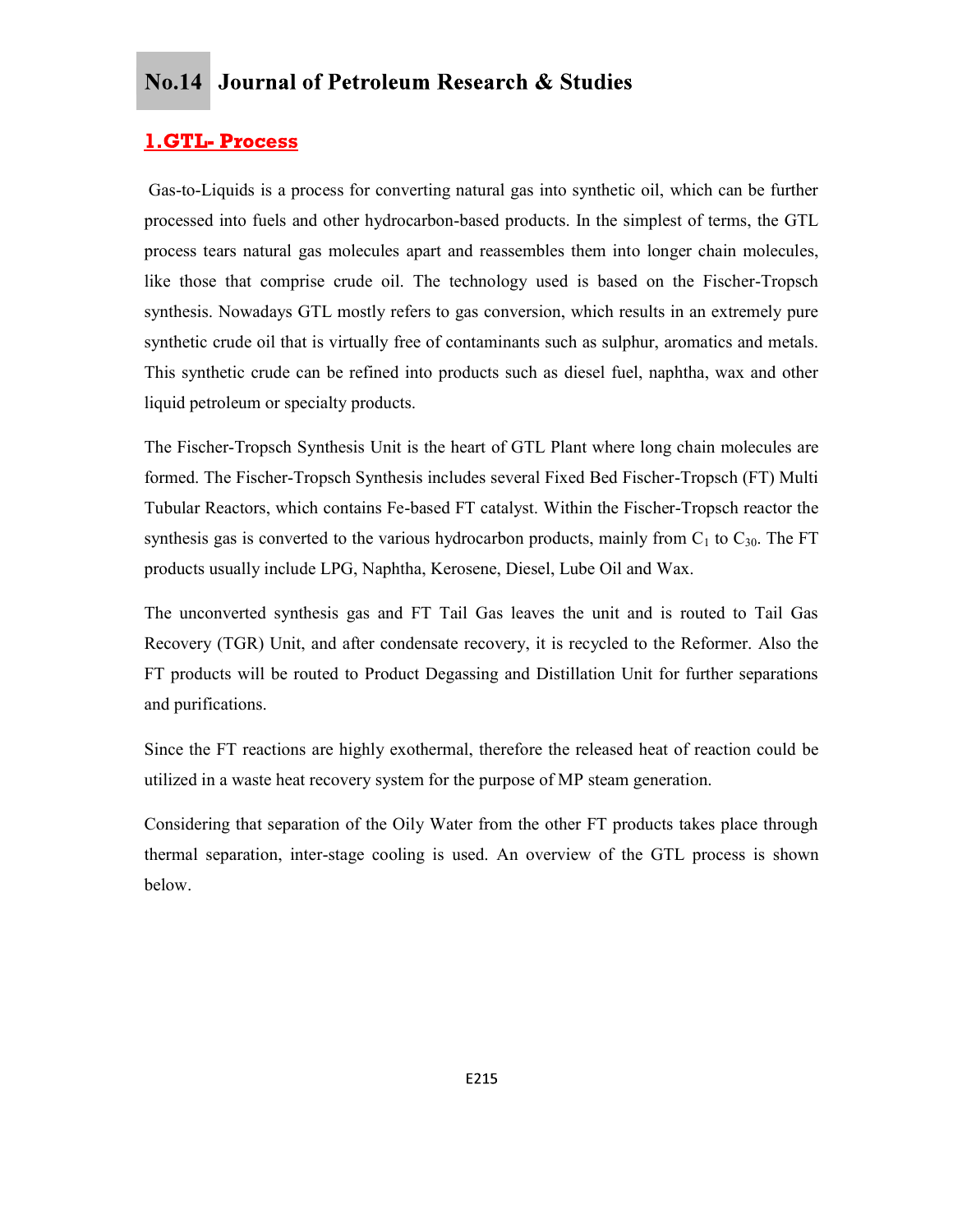

#### Fig. (1) Overview of the GTL process

RIPI has several experiences about each parts of the plant. Both experimental and modeling and simulation tests could help for new designs and different product distributions. For instance, Detail modeling of the syngas (steam reformers) could predict the reactor and furnace behavior which is integrated inside the plant [1, 2, 3].

#### 2.1. Synthesis Gas Unit

The objective is to produce synthesis gas for the Fischer Tropsch Unit with a molar H2/CO ratio of 1 to 2. In summary, the following basic process steps are included:

Hydrogenation and desulphurization of the natural gas feedstock (a

Saturation with water, CO2 adding and preheating of feedstock (b

Catalytic Reforming of the natural gas feedstock (c)

Synthesis gas cooling and heat recovery (d)

### a) Hydrogenation and Desulphurization of the Natural Gas Feedstock

Hydrogenation and desulphurization of the natural gas feed operate at about 380°C. The gas is heated up to this temperature in two steps. After preheating to 380°C, the natural gas enters the hydrogenation Reactor, filled with Co/Mo catalyst for the hydrogenation of organic sulfur compounds contained in the natural gas to H2S. Finally all H2S is adsorbed on the zinc oxide catalyst bed in the Zinc Oxide Vessel, according to the following equation:

 $ZnO + H2S$  $\Box$  ZnS + H2O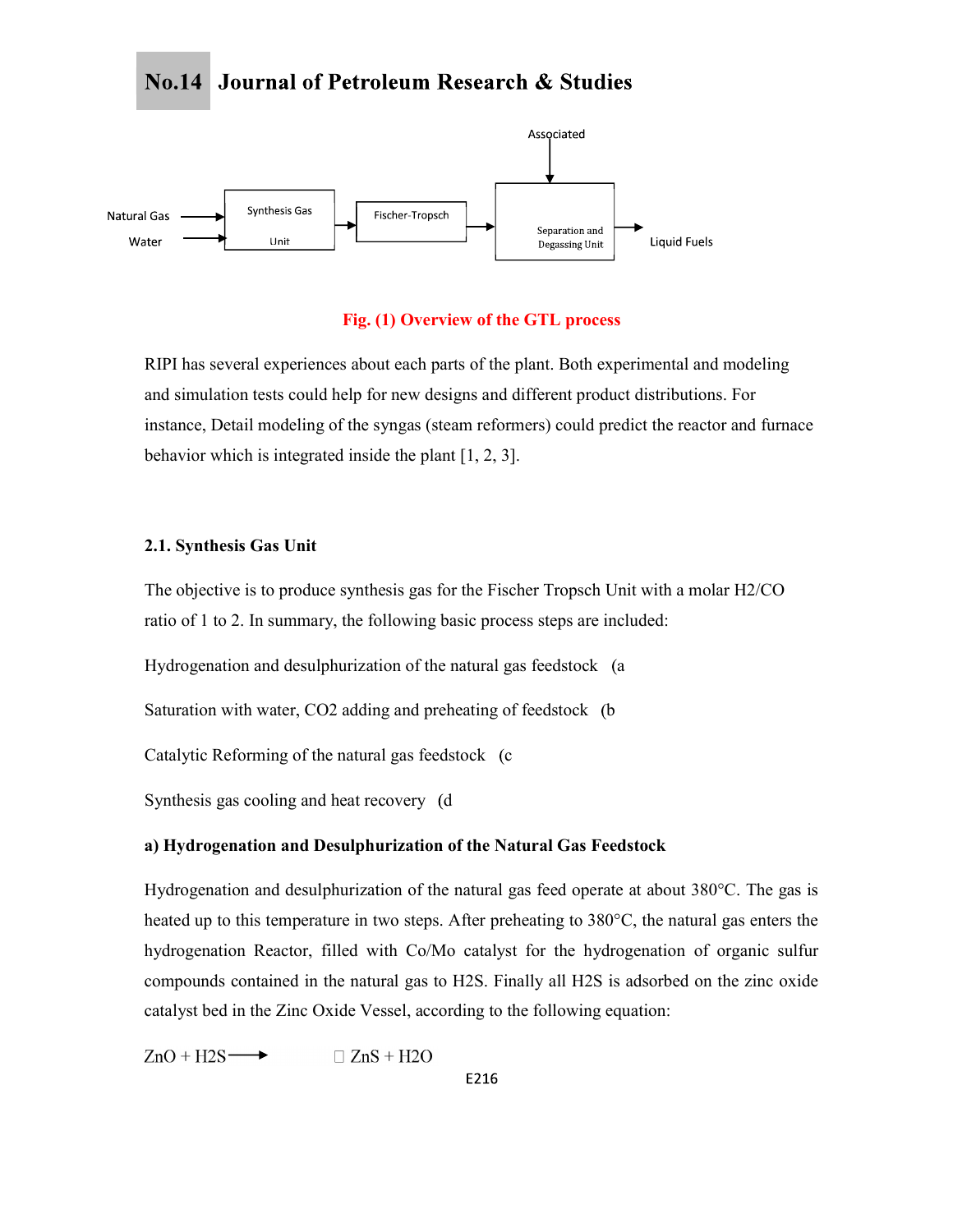The Zinc Oxide Vessels are operated in series, which allows optimum sulfur pick-up and catalyst lifetime.

### b) Saturation, CO2 Adding and Preheating of Feedstock

After hydrogenation and desulphurization, the natural gas feedstock is mixed with proper quantity of steam and CO2 and then heated up to 550°C. The Required CO2 is provided from Recycled CO2 from Amine unit. The required steam is supplied from MP steam produced in this unit. After adding required steam and CO2, the feed is heated up to 550°C.

#### c) Catalytic Reforming of Natural Gas Feedstock

Natural gas feed with proper molar steam/carbon ratio and CO2/carbon ratio enter in a number of reformer tubes. The vertical reformer tubes are filled with catalyst and arranged in the furnace. The required heat is supplied by combustion of fuel in burners.

Prior to the start-up the reformer catalyst has to be reduced with hydrogen. The reactions are:

| Methane reforming: | CH4 + H2O $\Leftrightarrow$ CO + 3 H2 – heat       |
|--------------------|----------------------------------------------------|
| Shift reaction:    | $CO2 + H2 \Leftrightarrow$ $\Box CO + H2 O$ – heat |

### d)Synthesis Gas Cooling and Heat Recovery

Between synthesis gas and Amine units, the synthesis gas has to be cooled from 900°C to 50°C. Simultaneously, approx. 99% of the steam contained in the synthesis gas leaving the reactor has to be condensed, resulting in a high amount of sensible heat to be recovered or annihilated by cooling. Synthesis gas cooling and heat recovery are performed in heat exchangers.

Also, the flue gas which exits from radiation section of the furnace has temperature about 1000°C. This flue gas must be cooled up to 150°C and then vent to atmosphere, so there is considerable amount of sensible heat, which has been removed in convection section of the furnace. The heat exchangers are designed in convection section of furnace for this purpose.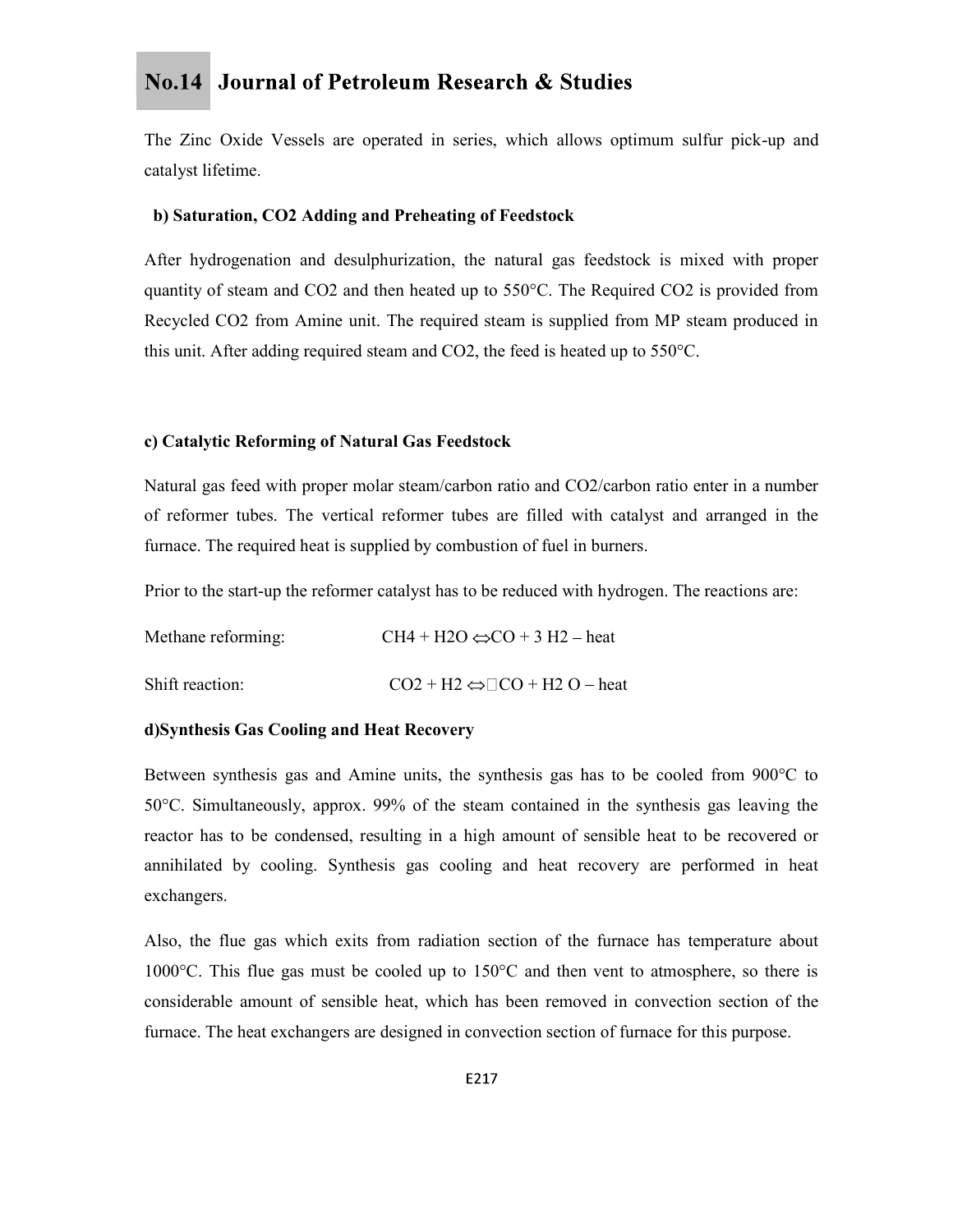The Waste Heat Boilers is connected to these exchangers for steam production. The Waste Heat Boiler is equipped with an internal bypass to control the gas outlet temperature at fouled and clean tube surfaces as well. **No.14** Journal of Petroleum Research & Studies<br>The Waste Heat Boilers is connected to these exchangers for steam production. The Waste<br>Heat Boiler is equipped with an internal bypass to control the gas outlet temperature

The syngas is sent to the FT reactor. The FT synthesis with cobalt catalyst produces mostly nalkanes and 1-alkenes. The FT reaction is briefly presented as below (using cobalt catalyst)

### 2.2. Separation and Degassing

The hydrocarbon products produced in the FT reactor consist of a mixture of:

- Light hydrocarbons
- Olefins
- Liquid hydrocarbons

Waxy, long-chain paraffinic molecules that cannot directly be sold as products  $\bullet$ 

These products are further processed in the product-upgrading unit to primarily produce naphtha, kerosene, and diesel. There is a variety of specialty products that can be produced from FT products such as:

- Solvents
- Wax
- Lube oils

### Catalyst

High energy cost is the main driving force behind currently increasing interest in the Fischer-Tropsch synthesis (FTS) for the conversion of natural gas to liquids (GTL). The catalytic synthesis of hydrocarbons from CO and H2 syngas mixtures leads to a large variety of products such as paraffins, olefins, alcohols, and aldehydes. Several metal catalysts can be used for the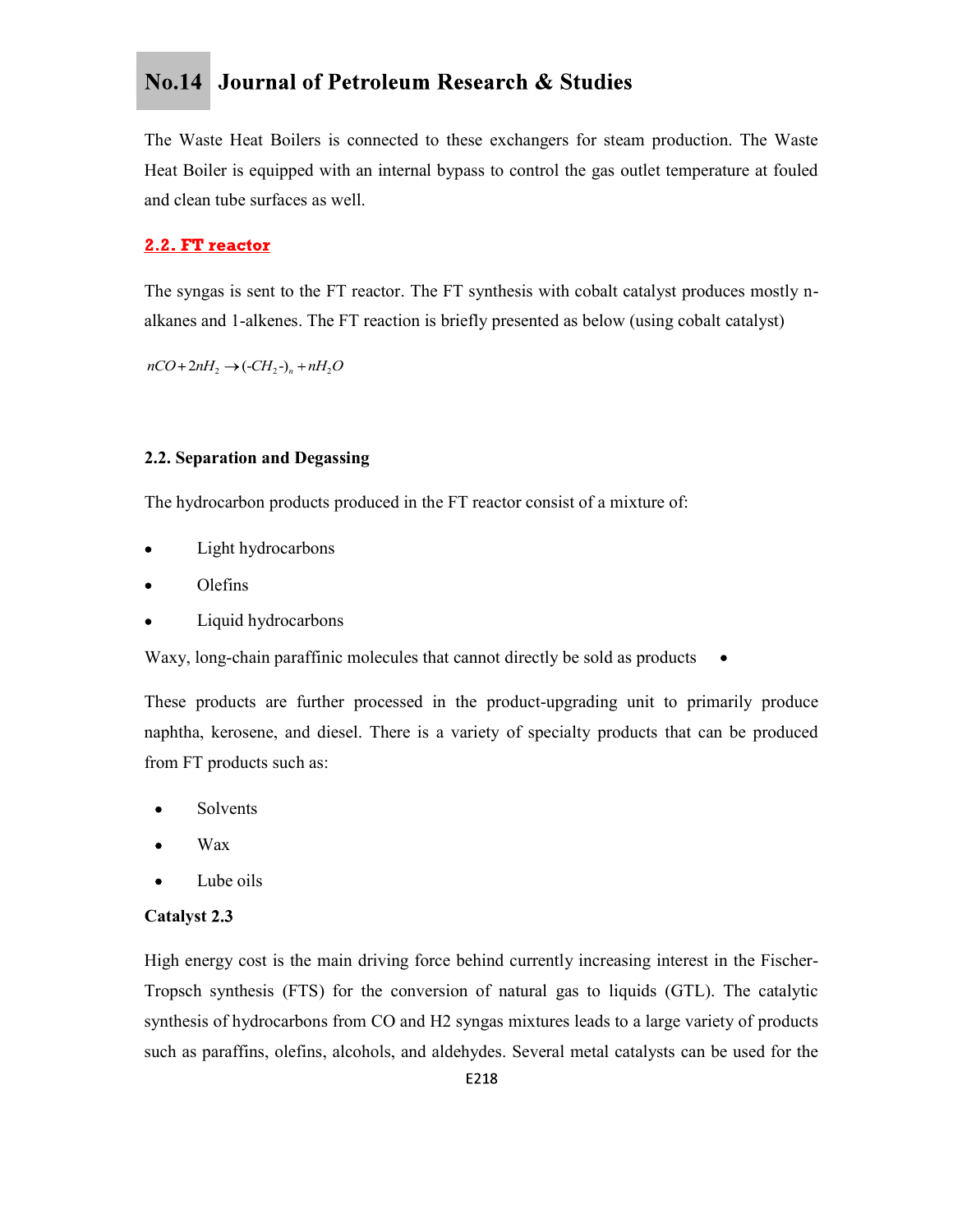FTS; however, only iron and cobalt catalysts (Fig. 2) appear to be economically feasible on an industrial scale [4].



Fig. (2) Appearance photographs of the prepared catalyst pellets (0.5 mm)

Nanostructured iron catalysts were prepared by a microemulsion method. A series of unpromoted and CaO-promoted iron nanocatalysts were studied using different characterization techniques. The effect of calcium oxide on the Fischer-Tropsch synthesis activity and selectivity was investigated in a fixed bed reactor. It was shown that the activity and C5+ selectivity increased, but methane selectivity decreased with increasing the amount of calcium oxide, which was attributed to the increased reducibility. The changes in the catalytic performances could be ascribed to the effect of the promoter on H2 and CO adsorption, which further affected the FTS performances of the catalysts significantly. Using small pellets resulted in higher CO conversion, FT reaction rate and C5+ productivity as compared with larger pellets [5].

Fe-HZSM-5 bifunctional catalyst activity and products selectivity in Fischer–Tropsch synthesis (FTS) were investigated. HZSM-5 addition to FT catalyst suppressed the formation of oxygenates, which are converted to hydrocarbons on the zeolite acid sites [6]. Kinetic parameters are determined using the genetic algorithm approach (GA), followed by the Levenberg–Marquardt (LM) method to make refined optimization, and are validated by means of statistical analysis. Also, the performance of the catalyst for Fischer Tropsch synthesis and the hydrocarbon product distributions were investigated under different reaction conditions [7, 8, 9].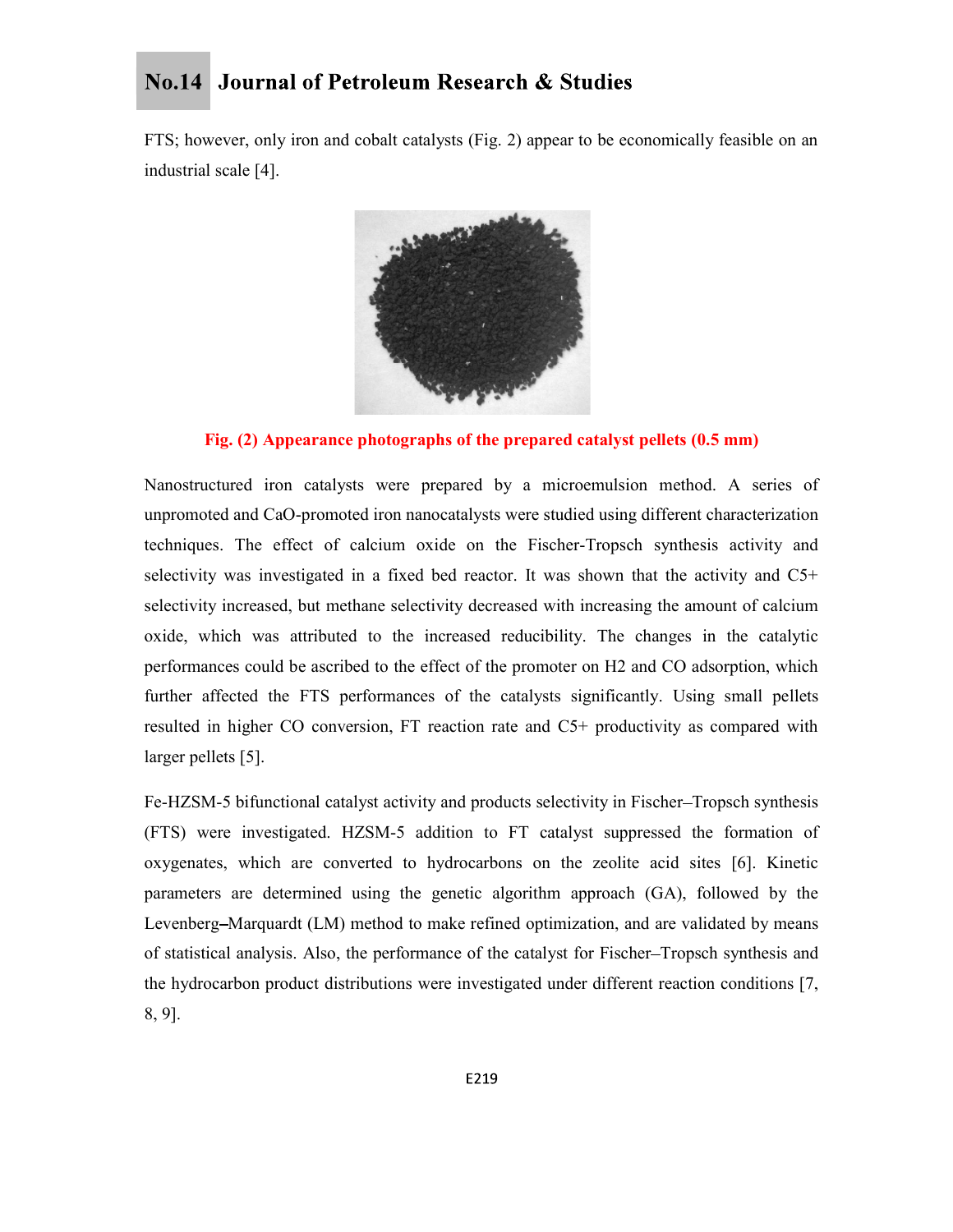## **2.2. Experimental tests**

Several experimental tests have been performed to prove the FT-catalysts. The following set-up presents one of the tests.



Fig(3) Experimental set [10]

The experimental facility Figure (3) consists feed cylinders including N2, H2, CO, fixed bed reactor, hot and cold traps for gathering the products. More details about the facility could be found in literature [10] (Tavasoli et al., 2007).

## **3.Iraq-Associated Gases (AG)**

Current proven Iraq's gas reserves are in the order of 128 TCF of which 92 is associated gas and 36 non-associated. The probable gas reserves are estimated to the order of 325 TCF 164 associated and 161 non-associated [11].

Around 70% of estimated gas reserves is solution gas, primarily associated with the giant oil fields in the southeast of the country. Reserves of 15-20 tcf of nonassociated gas are in seven fields mainly in northern Iraq [12]. Gas Production In January 2013, Iraq's gas production reached 2.234Bcf/day.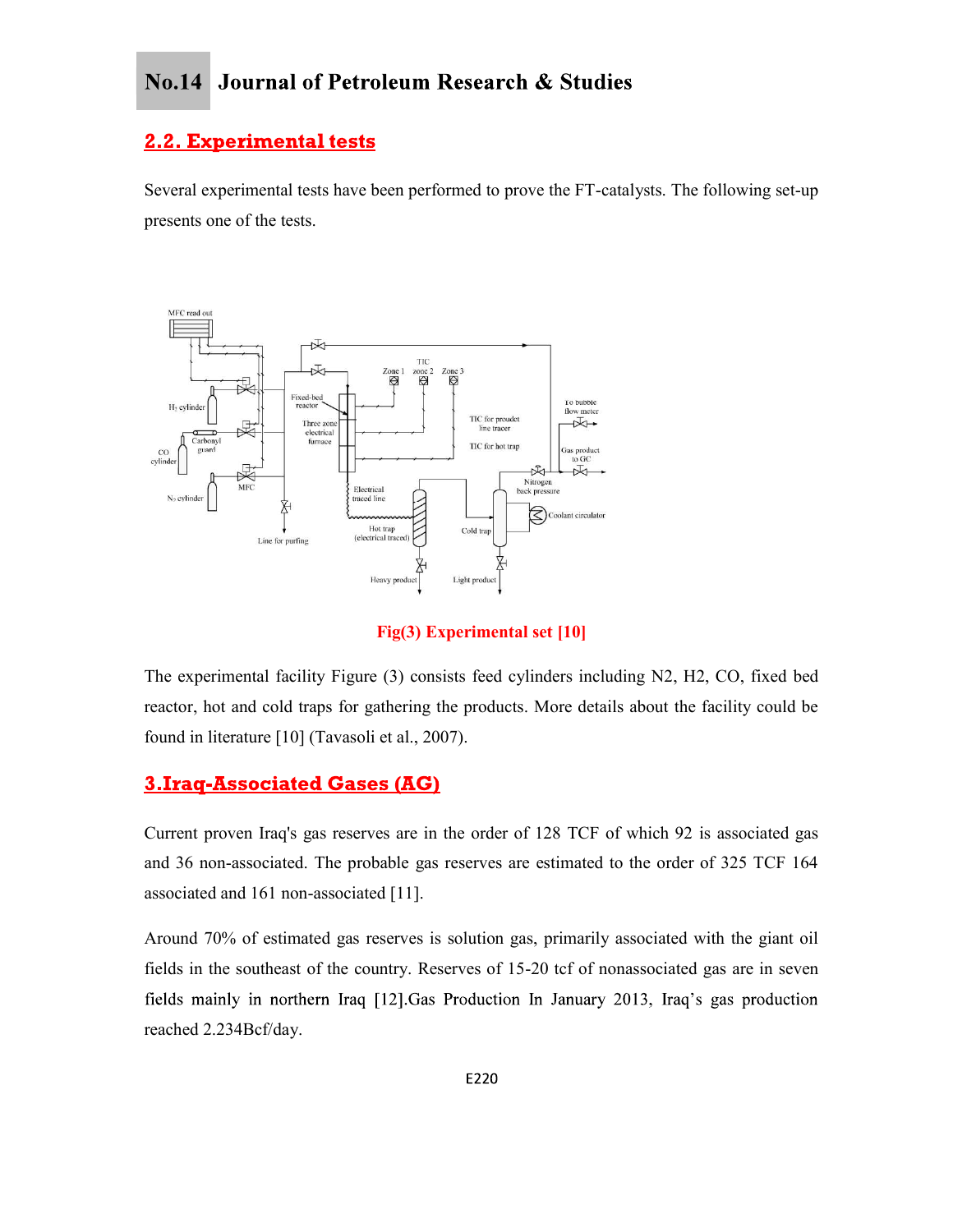The MOO gas production reached 1.9Bcf/day of mostly associated gas produced from the southern fields. Currently, only 400 MMcf/day is captured from the south and 300MMcf/day is captured from the north (outside the Kurdistan Region), leaving 1.2 Bcf/day wastefully flared because of the lack of infrastructure and other persistent challenges. In addition to the gas produced by MOO, 340MMscf of free gas (non-associated gas) was commercially produced from the MNR-controlled northern field of Khor Mor.

All crude oil production generates some natural gas as a byproduct. In the modern oil industry, this so-called "associated gas" is typically captured and processed. In Iraq, however, where the oil sector has been ravaged by decades of underinvestment, huge volumes of associated gas are simply burned off as waste.The BGC would capture and process associated gas from the Rumaila, Zubair, and West Qurna 1 oil fields — a reduction in the project's scope, which originally covered all associated gas production in Basra. Still, the contract anticipates that those fields, whose crude oil production is set to skyrocket, will eventually reach a production plateau of 2 billion scf/d of associated gas [13].Geographically, gas reserves are concentrated in the Southern Mesopotamian region, mostly as the associated gas in the giant fields of Rumaila, West Qurna, Majnoon, Nahr Umr and Zubair. These fields account for around two-thirds of country's total gas reserves and have relatively high content of natural gas liquids. The major resources of non-associated gas are in the Northern regions of the country. Table 1 provides some facts on Iraq's gas reserves and production projections [14].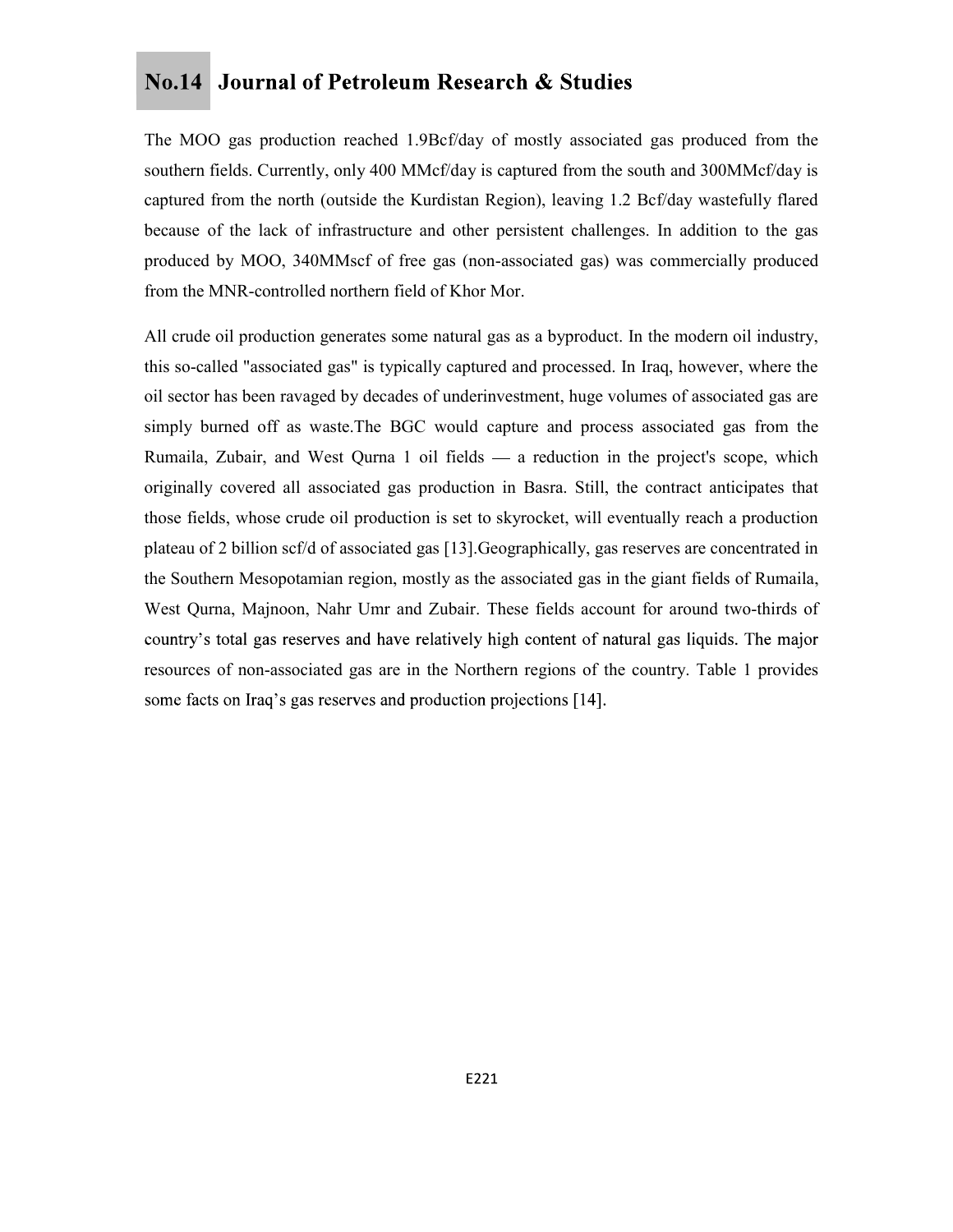Below tables shows natural gas feed and associated gases employed in the current work.

## Table (1) Feed (Natural gas) composition Table (2) Associated gas composition

| <b>Journal of Petroleum Research &amp; Studies</b> |                                       |  |              |                                                                                |                |  |  |
|----------------------------------------------------|---------------------------------------|--|--------------|--------------------------------------------------------------------------------|----------------|--|--|
|                                                    | <u><b>Its and Discussion</b></u>      |  |              |                                                                                |                |  |  |
|                                                    |                                       |  |              | bles shows natural gas feed and associated gases employed in the current work. |                |  |  |
|                                                    | <b>Feed (Natural gas) composition</b> |  |              | Table (2) Associated gas composition                                           |                |  |  |
| NG-Feed                                            | $%$ mole                              |  |              | AG                                                                             | $%$ mole       |  |  |
| CO <sub>2</sub>                                    | 0.6                                   |  |              |                                                                                |                |  |  |
| Nitrogen                                           | 6.7                                   |  |              | CO <sub>2</sub>                                                                | $\overline{2}$ |  |  |
| Methane                                            | 86                                    |  |              | Methane                                                                        | 68             |  |  |
| Ethane                                             | 3.35                                  |  |              | Ethane                                                                         | 16             |  |  |
| Propane                                            | 1.9                                   |  |              | Propane                                                                        | 8.5            |  |  |
| n-Butane                                           | 0.6                                   |  |              | n-Butane                                                                       | 3.5            |  |  |
| i-Butane                                           | 0.4                                   |  |              | n-Pentane                                                                      | $\overline{2}$ |  |  |
| n-Pentane                                          | 0.15                                  |  |              |                                                                                |                |  |  |
| i-Pentane                                          | 0.15                                  |  |              |                                                                                |                |  |  |
| n-Hexane                                           | 0.15                                  |  |              |                                                                                |                |  |  |
|                                                    |                                       |  |              | Table (3) Operating conditions for two feeds                                   |                |  |  |
|                                                    |                                       |  |              |                                                                                |                |  |  |
|                                                    | D.                                    |  | $\mathbf{M}$ | $\sqrt{ }$                                                                     |                |  |  |

|                  |                                       | Journal of Petroleum Research & Studies                                      |                |
|------------------|---------------------------------------|------------------------------------------------------------------------------|----------------|
|                  | <u>ts and Discussion</u>              |                                                                              |                |
|                  |                                       |                                                                              |                |
|                  |                                       | es shows natural gas feed and associated gases employed in the current work. |                |
|                  | <b>Feed (Natural gas) composition</b> | Table (2) Associated gas composition                                         |                |
| NG-Feed          | $%$ mole                              | AG                                                                           | $%$ mole       |
| $\overline{CO2}$ | 0.6                                   |                                                                              |                |
| Nitrogen         | 6.7                                   | $\overline{CO2}$                                                             | $\overline{2}$ |
| Methane          | 86                                    | Methane                                                                      | 68             |
| Ethane           | 3.35                                  | Ethane                                                                       | 16             |
| Propane          | 1.9                                   | Propane                                                                      | 8.5            |
| n-Butane         | 0.6                                   | n-Butane                                                                     | 3.5            |
|                  |                                       | n-Pentane                                                                    | $\overline{2}$ |
| <i>i</i> -Butane | $0.4\,$                               |                                                                              |                |
| n-Pentane        | 0.15                                  |                                                                              |                |

## Table (3) Operating conditions for two feeds

|           | Propane   |                                                                       |
|-----------|-----------|-----------------------------------------------------------------------|
|           |           |                                                                       |
|           | n-Butane  |                                                                       |
|           | n-Pentane |                                                                       |
|           |           |                                                                       |
|           |           |                                                                       |
|           |           |                                                                       |
|           |           |                                                                       |
|           |           |                                                                       |
| 38        | 40        |                                                                       |
| 43.574881 | 21        |                                                                       |
| 1587.0993 | 42        |                                                                       |
|           |           |                                                                       |
|           | NG        | able (3) Operating conditions for two feeds<br>$\mathbf{A}\mathbf{G}$ |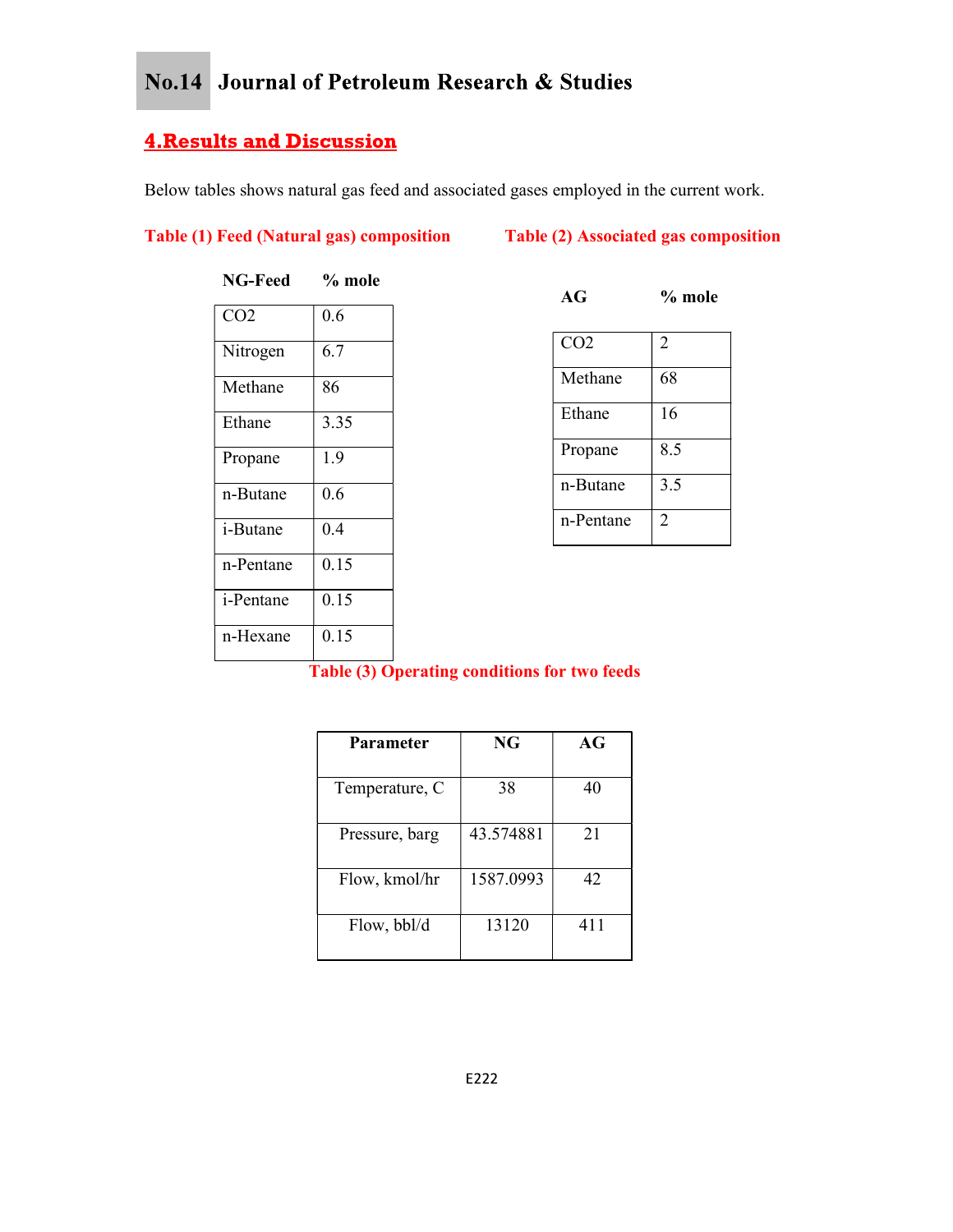Based on the results obtained from the simulation of all parts including syngas, CO2 separation, FT-reactor, and product separation and upgrading which was performed in HYSYS software, the following table presents product distribution:

## Table (4) Comparison of the products obtained from two cases: with and without addition of associated gas

|                                                                                 |                            | nal of Petroleum Research & Studies |
|---------------------------------------------------------------------------------|----------------------------|-------------------------------------|
| Its obtained from the simulation of all parts including syngas, CO2 separation, |                            |                                     |
| product separation and upgrading which was performed in HYSYS software,         |                            |                                     |
| le presents product distribution:                                               |                            |                                     |
| mparison of the products obtained from two cases: with and without              |                            |                                     |
|                                                                                 | addition of associated gas |                                     |
| <b>GTL-Products,</b>                                                            |                            |                                     |
| <b>BPD</b>                                                                      | <b>Without AG</b>          | With AG                             |
| LPG                                                                             | 450                        | 510                                 |
| Naphta                                                                          | 730                        | 740                                 |
| Diesel                                                                          | 1320                       | 1360                                |
| Kerosene                                                                        | 440                        | 460                                 |
|                                                                                 | 2940                       | 3070                                |

The tables show that from 411 BPD added AG there is 130 BPD liquid fuels obtained from the product.

## **5. Conclusion**

In the RIPI-GTL process the catalytic synthesis of hydrocarbons from CO and H2 syngas mixtures leads to a large variety of products such as paraffins, olefins, alcohols, and aldehydes. The process uses mainly natural gas. However, other gases fuels could also be employed. The current article presents employing a 10 MM m3 annually associated gases in the southern part of Iraq in 3000 BPD GTL plant. The simulated plant shows that the added associated gas which is currently flared could increase the productivity and there is no need to send it to the flares. Research Institute of Petroleum Industry has a license of the GTL process, both fixed-bed and slurry types. The results show that about 30% of the AG could be converted to the liquid products including LPG, naphta, diesel and kerosene. The remained part is used for the furnace, boilers, power, and utilities.So, the AG gas currently purged to the atmosphere could be linked to the current RIPI-GTL plant and produces a lot of liquid excellent sulfure -free product.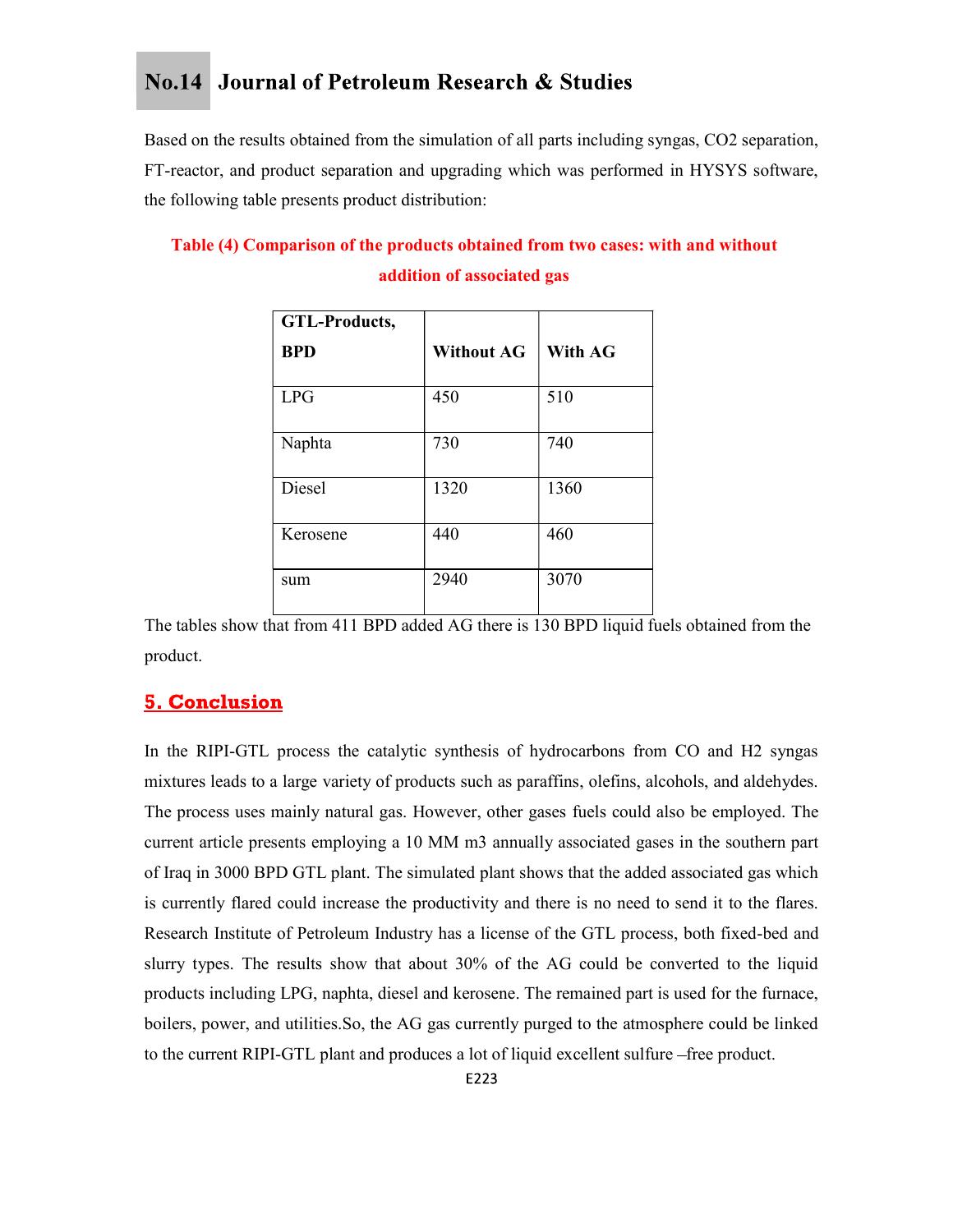### **References**

1. Hadi Ebrahimi, J. S. Soltan M., A. Zamaniyan and F. Shayegh, Effect of design parameters on performance of a top fired natural gas reformer, Applied Thermal Engineering 28 (2008) 2203 2211

2. Akbar Zamaniyan, H. Ebrahimi, J. S. Soltan M. A unified model for top fired methane steam reformers using three-dimensional zonal analysis, Chemical Engineering and Processing: Process Intensification, 47 (2008) 946-956.

3. Hadi Ebrahimi, A. Zamaniyan, R. Hosseini, K. Forsat, Analysis of reformer furnace tubes for hydrogen production using radiative zonal model, International Journal of Hydrogen Energy, 39 (2014) 13164-13173

4. Yahya Zamani, A. Zamaniyan, F. Bahadoran, and M. Shojaei, Effect of Calcium Promoters on Nanostructured Iron Catalyst for Fischer-Tropsch Synthesis, Journal of Petroleum Science and Technology 5(1) (2015) 21-27.

5. Effect of mass transfer limitations on catalyst performance during reduction and carburization of iron based Fischer-Tropsch synthesis catalysts, Akbar Zamaniyan, Y.Mortazavib, A. A. Khodadadi, A. Nakhaei Poura, Journal of Energy Chemistry, 22 (2013)  $795 - 803$ .

6. Ali Nakhaei Pour, M. Zare, S. M. Kamali Shahri, Y. Zamani, M.R. Alaei, Catalytic behaviors of bifunctional Fe-HZSM-5 catalyst in Fischer-Tropsch synthesis, Journal of Natural Gas Science and Engineering, 1 (2009) 183-189.

7. Ataallah Sari , Y. Zamani, S. A. Taheri, Intrinsic kinetics of Fischer Tropsch reactions over an industrial Co-Ru/ $\gamma$ -Al2O3 catalyst in slurry phase reactor, Fuel Processing Technology, 90 (2009) 1305-1313.

8. Ali Nakhaei Pour, Y. Zamani, A. Tavasoli, S. M. Kamali Shahri, S. A.Taheri, Study on products distribution of iron and iron zeolite catalysts in Fischer Tropsch synthesis, Fuel, 87 (2008) 2004-2012